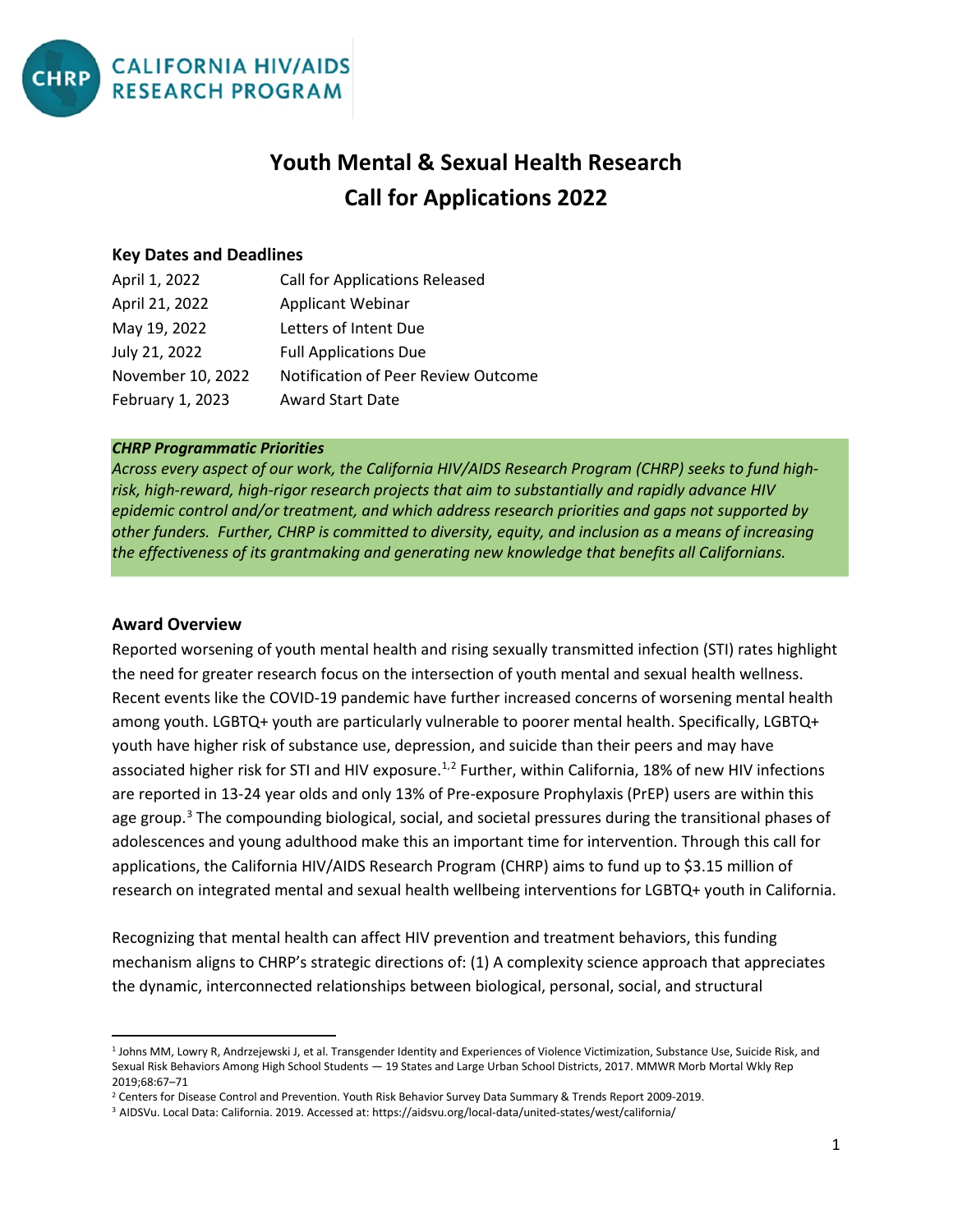determinants of HIV infection risk and associated morbidity, and (2) Adopts a syndemics approach to health and disease that addresses common HIV-co-morbidities.

# **Award Specifics**

The goal of this funding mechanism is to support investigator-initiated research that assesses implementation strategies for integrated mental and sexual health wellness interventions for LGBTQ+ youth in California. Specific requirements of this mechanism are:

- Proposals should be centered around LGBTQ+ youth, 26 years of age and younger, who live in California
- Proposals must focus on mental health and sexual health
- Proposals must include HIV-specific outcome measures (e.g. changes in HIV risk and/or prevention behaviors, uptake of HIV testing, HIV treatment adherence etc.)
- Development of novel, untested technology applications for the sole purpose of this research study will not be considered eligible
- Refinement of existing technology applications already in use to support sexual health or mental health can be adapted for the integration of the other health focus area or for the youth population, and evaluated under this mechanism
- Proposals will be required to outline sustainability plans following the end of the research period
- Proposals can request up to 3 years of research support
- Budgets may not exceed \$200,000 direct cost per year and \$600,000 direct costs over the entire grant period

Applicants are encouraged to consider:

- A focus on supporting Black, Indigenous, People of Color (BIPOC) youth populations
- Youth employment on the study team
- Youth representation on any planned advisory boards
- Human centered design approaches
- Partnership with service providers, community based organizations, or technology developers with existing services or products focused on LGBTQ+ youth, mental health or sexual health

#### **Eligibility**

Principal Investigators from non-profit research, academic, or community-based institutions located in California are eligible to apply. Principal Investigators must commit at least 1.2 person-months (10% FTE) effort per year to the project. Current recipients of CHRP research funding are eligible to apply for funding under this initiative. US citizenship is not a requirement.

Investigators may submit only one application as principal investigator to this Call for Applications; failure to comply with this requirement will result in the rejection of all of their applications before review. It is allowable for a principal investigator on one application to serve in a different role on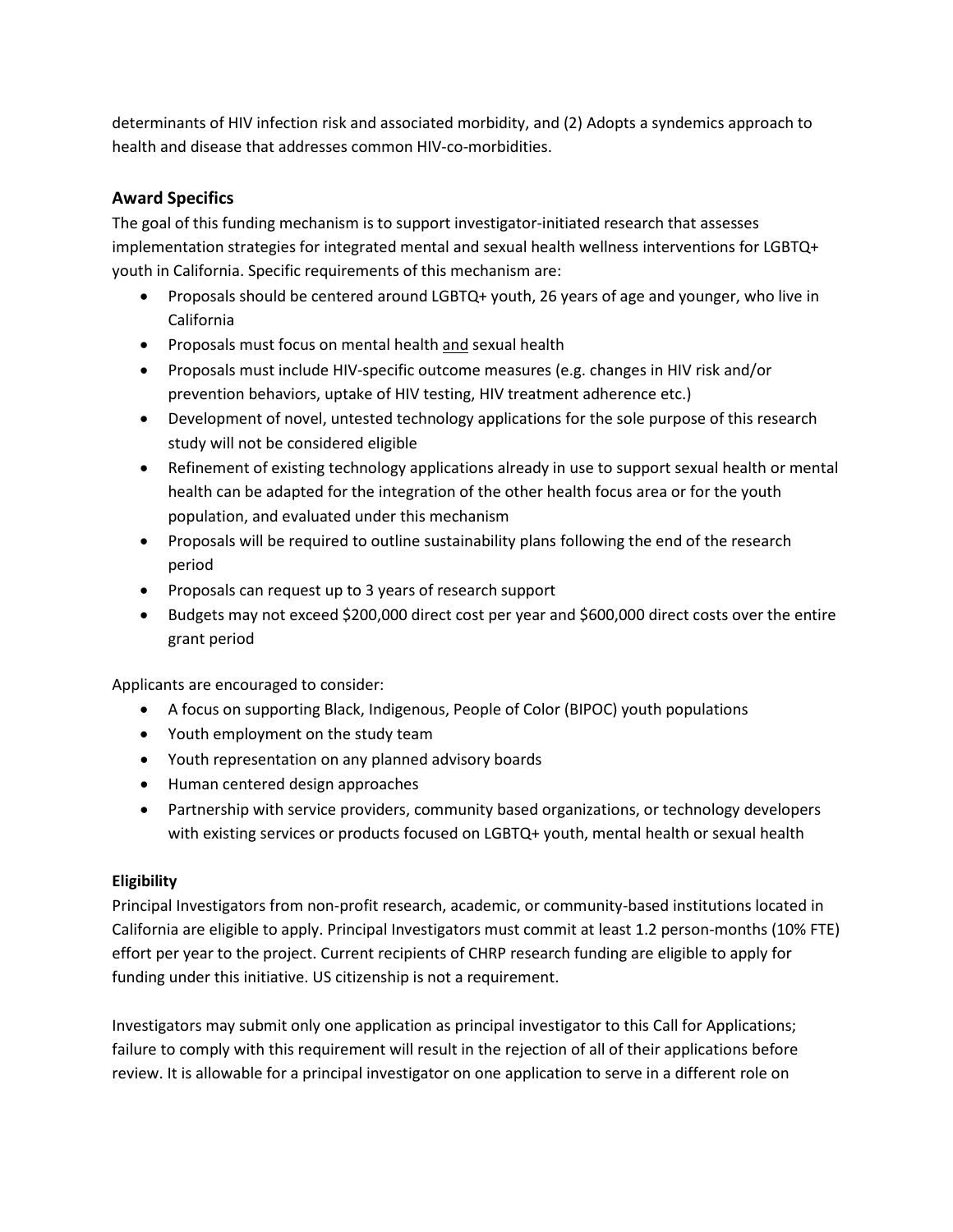additional applications. Individuals, organizations, and health systems/jurisdictions may participate in more than one application under this mechanism.

Applicants who do not yet hold "principal investigator" status at their institution may apply for this funding mechanism as a principal investigator if they include assurance from their institution that such status would be granted if the application were selected for funding.

In accordance with **[UC policy](https://policy.ucop.edu/doc/2500500/ReqSubmitProp-Awar)**, principal investigators who are UC employees and who receive any part of their salary through UC must submit grant proposals through their UC campus Contracts and Grants office. Exceptions must be approved by the UC campus where the principal investigator is employed.

#### **Budget**

Award budgets for this mechanism cannot exceed \$200,000 (direct costs) per year for up to 3 years (\$600,000 total direct costs). Proposal budgets may include direct costs to support the proposed research activities only. Institutions are eligible for additional indirect costs of up to 30% of total eligible direct project costs or at the rate established for the institution through a U.S. Department of Health and Human Services negotiated indirect cost rate agreement (or another similarly established rate), whichever is lower. Both University of California (UC) and non-UC institutions are eligible for indirect costs.

#### **How to Apply**

A **Letter of Intent (LOI)** will be required for all applications. The LOI will be reviewed by CHRP staff for responsiveness to the Call for Applications and satisfaction of all eligibility criteria. LOI submissions will be required to include:

- Proposal title (100 characters or less)
- Estimated budget amount and requested award term
- A scientific abstract summarizing the proposed research (2400 characters max)
- Specific aims of the research (2400 characters max)
- Selection of relevant CHRP Research Priority Areas, Focus Area, and Subject Area
- Applicant Electronic Signature and Date

LOIs will be due by **May 19, 2022**. Applicants with an approved LOI will be notified via SmartSimple [\(https://ucop.smartsimple.com\)](https://ucop.smartsimple.com/) and gain access to the full application materials. No application may move forward without an approved LOI. Applications will be due on **July 21, 2022** by noon, Pacific Time.

Applicants are responsible for following the policies, procedures, and timelines required by their institutions and for confirming that any collaborators have secured institutional approval, if required, in advance of application submission.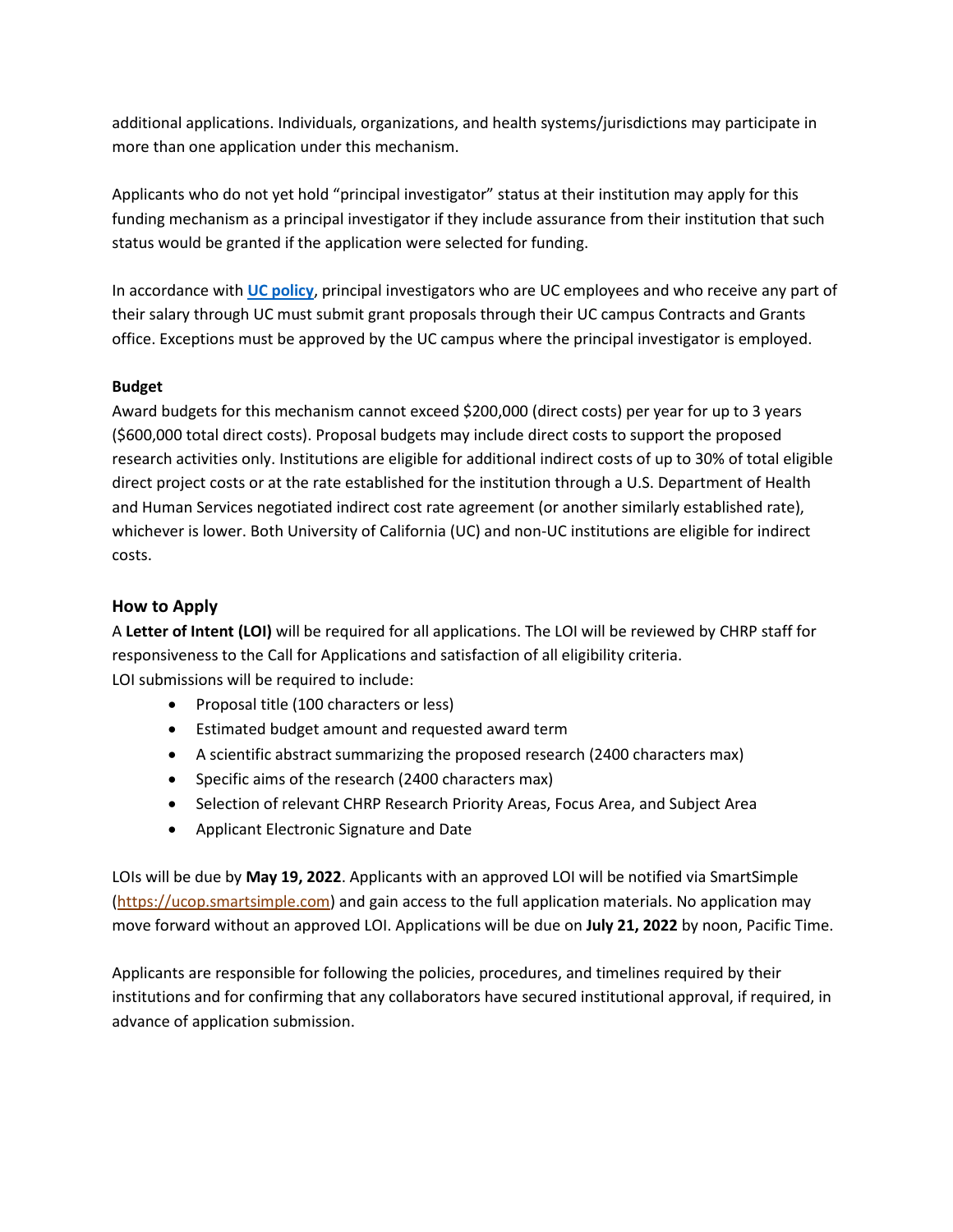Use SmartSimple (https://ucop.smartsimple.com/) to submit your LOI and application. Instructions on how to use SmartSimple are available in a separate document, accessible online here: [SmartSimple](https://ucop.smartsimple.com/files/1614305/f480309/CHRP_SmartSimple_LOI_Instructions_Youth_Mental_Health.pdf)  [Submission Instructions](https://ucop.smartsimple.com/files/1614305/f480309/CHRP_SmartSimple_LOI_Instructions_Youth_Mental_Health.pdf)

## **Prospective Applicant Webinar**

CHRP will hold a webinar on **April 21, 2022 at noon** to provide an overview of the intent of the award mechanism and the application process. The webinar will also allow prospective applicants the opportunity to ask questions about the application and review process. Information on how to access the applicant webinar will be posted on the CHRP website:

[http://www.californiaaidsresearch.org/funding-opportunities/index.html.](http://www.californiaaidsresearch.org/funding-opportunities/index.html)

## **Application Review Criteria**

All submitted full applications will undergo peer review. The criteria to assess the merit of applications will be:

Research Methods and Dissemination (50% scoring weight): Does the proposal build off previous, foundational research in the areas of mental and sexual health? How well integrated is the mental health and sexual health intervention? How robust and feasible are the proposed methods and timeline? Are the outcome measures, including HIV-specific outcomes, appropriate? Is the focus on the research population well justified and does it meet the criteria outlined in the call (LGBTQ+ youth, 26 years of age and younger, who live in California)? How involved is the study population in the design, implementation, and evaluation of the intervention? Does the outlined dissemination plan allow multiple stakeholders, including the study population, to learn from the outcomes and key lessons of the study?

Impact (30% scoring weight): How impactful will this study be on improving mental and sexual health outcomes within this population and for the field of HIV? Will the proposed research have the potential to be sustainable and scalable once the study period ends?

Expertise, Collaboration, and Capacity (20% scoring weight): Are the researchers appropriately trained and suited to conduct the study? Does the research team bring complementary and integrated expertise, with strong potential for successful collaboration? Is there sufficient evidence that the participating institutions can conduct the research and administer the award? Does the study environment contribute to the probability of success? Does the proposed collaboration strengthen the research plan?

Other considerations: Reviewers will evaluate but not score the following items:

- Budget: Appropriateness of the budget request for the project.
- Protection of Human Subjects from Research Risk: If human subjects are involved, appropriateness of protections from research risk relating to human subjects participation in the proposed research.